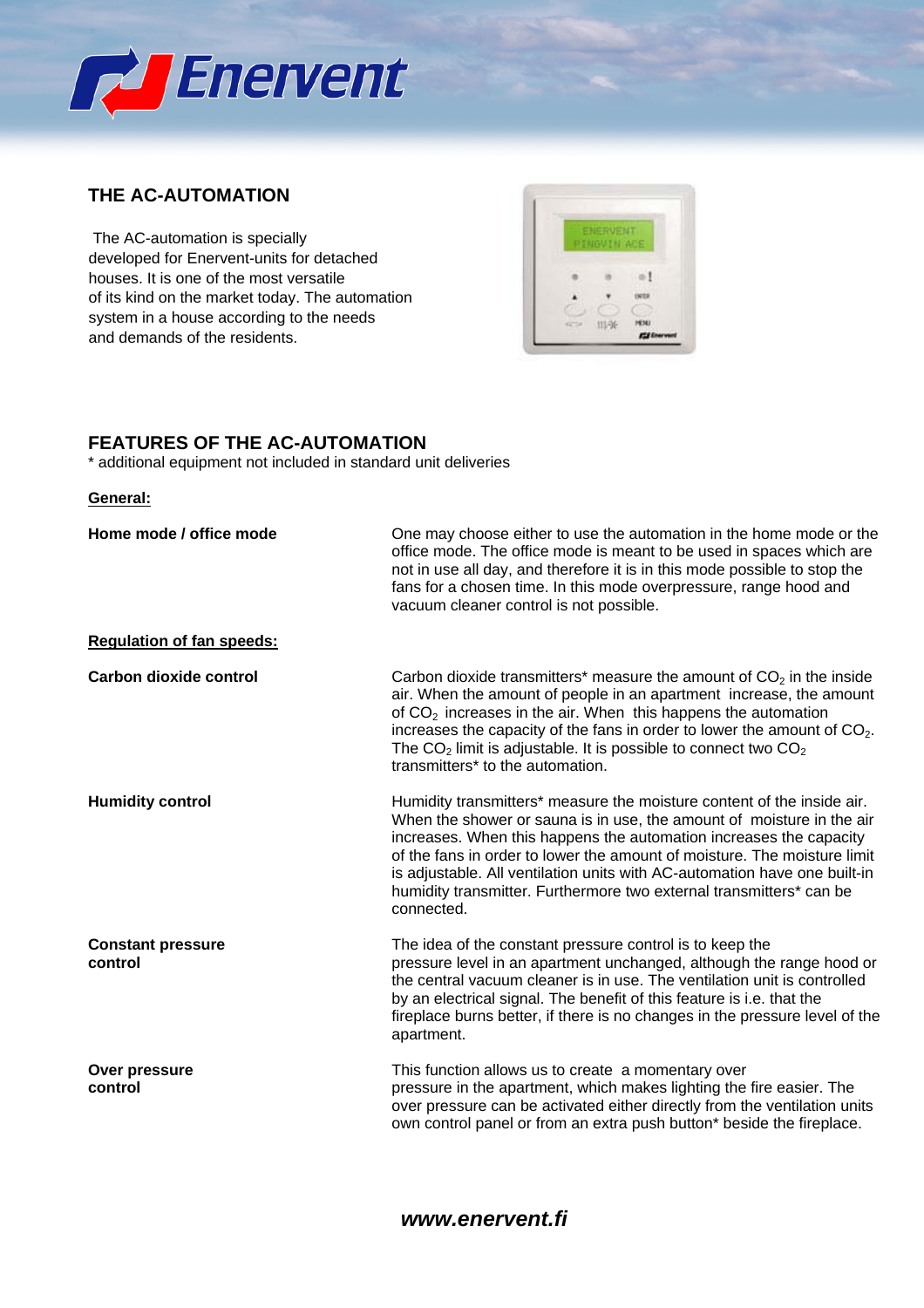

| <b>Boosting</b>                 | The boosting function increases the capacity of both fans for a given<br>time, creating a momentary controlled ventilation.                                                                                                                                                                       |
|---------------------------------|---------------------------------------------------------------------------------------------------------------------------------------------------------------------------------------------------------------------------------------------------------------------------------------------------|
| <b>Extended time</b><br>control | When the unit is in office mode and the automation has<br>turned it off for the day, the unit can be switched on for a pre-set<br>extended time directly from the units own control panel or from an<br>additional push button*.                                                                  |
| <b>Constant pressure</b>        | Two pressure difference transmitters* can be connected to the<br>automation. The transmitters measure the pressure in the supply and<br>exhaust air ducts and keep the pressure constant by changing the fan<br>speeds if necessary. The idea is to maintain a constant airflow in the<br>system. |

#### **Using the heat recovery in the summer time:**

| <b>Efficiency reduction</b>            | The heat recovery can be stopped in the summer time, if the<br>temperature outside exceeds the set limit $(+10+20^{\circ}C)$ .                                                                                                                                                                                                                                                                                            |
|----------------------------------------|---------------------------------------------------------------------------------------------------------------------------------------------------------------------------------------------------------------------------------------------------------------------------------------------------------------------------------------------------------------------------------------------------------------------------|
| Cool recovery                          | During the efficiency reduction the heat exchanger rotates continuously<br>if the outside temperature is $3^{\circ}$ C (or more) higher than the temperature<br>inside. This is cool recovery.                                                                                                                                                                                                                            |
| Defrosting of the heat exchanger:      | Enervent units freeze only under extreme conditions. Nevertheless<br>freeze protection of the heat recovery is built in to the automation. To<br>prevent the heat exchanger from freezing, the supply air fan will start<br>and stop periodically depending on the exhaust air temperature and<br>humidity content, together with the outside air and waste air<br>temperature. The freeze protection can be deactivated. |
| Heat exchanger efficiency:             | The heat recovery efficiency of the supply air is shown in percent on<br>the operating panel.                                                                                                                                                                                                                                                                                                                             |
| Temperature regulation:                |                                                                                                                                                                                                                                                                                                                                                                                                                           |
| <b>Constant supply air temperature</b> | The automation regulates the capacity of the heater or cooler, based<br>on the information retrieved from the supply air temperature sensor, in<br>order to keep the supply air temperature constant.                                                                                                                                                                                                                     |
| or                                     |                                                                                                                                                                                                                                                                                                                                                                                                                           |
| Constant room temperature              | The automation regulates the capacity of the heater or cooler, based<br>on the information retrieved from the room temperature sensor, in<br>order to keep the temperature in the rooms constant.                                                                                                                                                                                                                         |
| or                                     |                                                                                                                                                                                                                                                                                                                                                                                                                           |
| Constant exhaust air temperature       | The automation regulates the capacity of the heater or cooler, based<br>on the information retrieved from the exhaust air temperature sensor,<br>in order to keep the exhaust air temperature constant.                                                                                                                                                                                                                   |

### *www.enervent.fi*